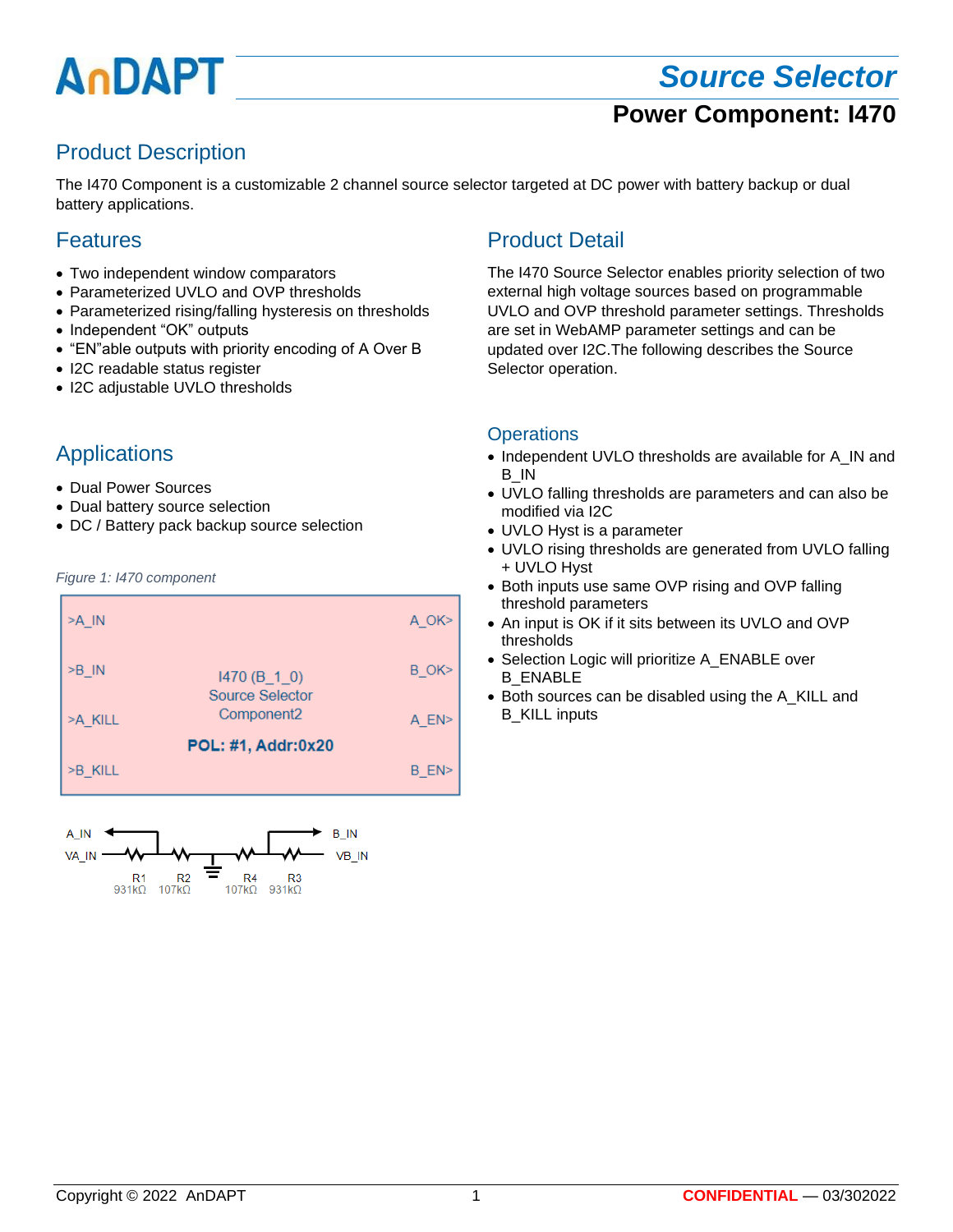## Pin Function and Description Table

| <b>Port</b><br><b>Name</b> |   | <b>I/O</b> Description                                                                |
|----------------------------|---|---------------------------------------------------------------------------------------|
| $A$ <sub>IN</sub>          |   | source A input voltage                                                                |
| $B$ <sub>IN</sub>          |   | source B input voltage                                                                |
| A KILL                     |   | Source A kill input. Causes A EN to be de-asserted. If B is OK, B EN will be asserted |
| <b>B KILL</b>              |   | Source B kill input. Causes B EN to be de-asserted                                    |
| A_OK                       | O | Indicator that A IN is between its UVLO and OVP thresholds                            |
| <b>B</b> OK                | O | Indicator that B IN is between its UVLO and OVP thresholds                            |
| A_EN                       | O | Signal to enable Source A                                                             |
| <b>B</b> EN                | O | Signal to enable Source B                                                             |

*Figure 2: I470 Block Diagram*

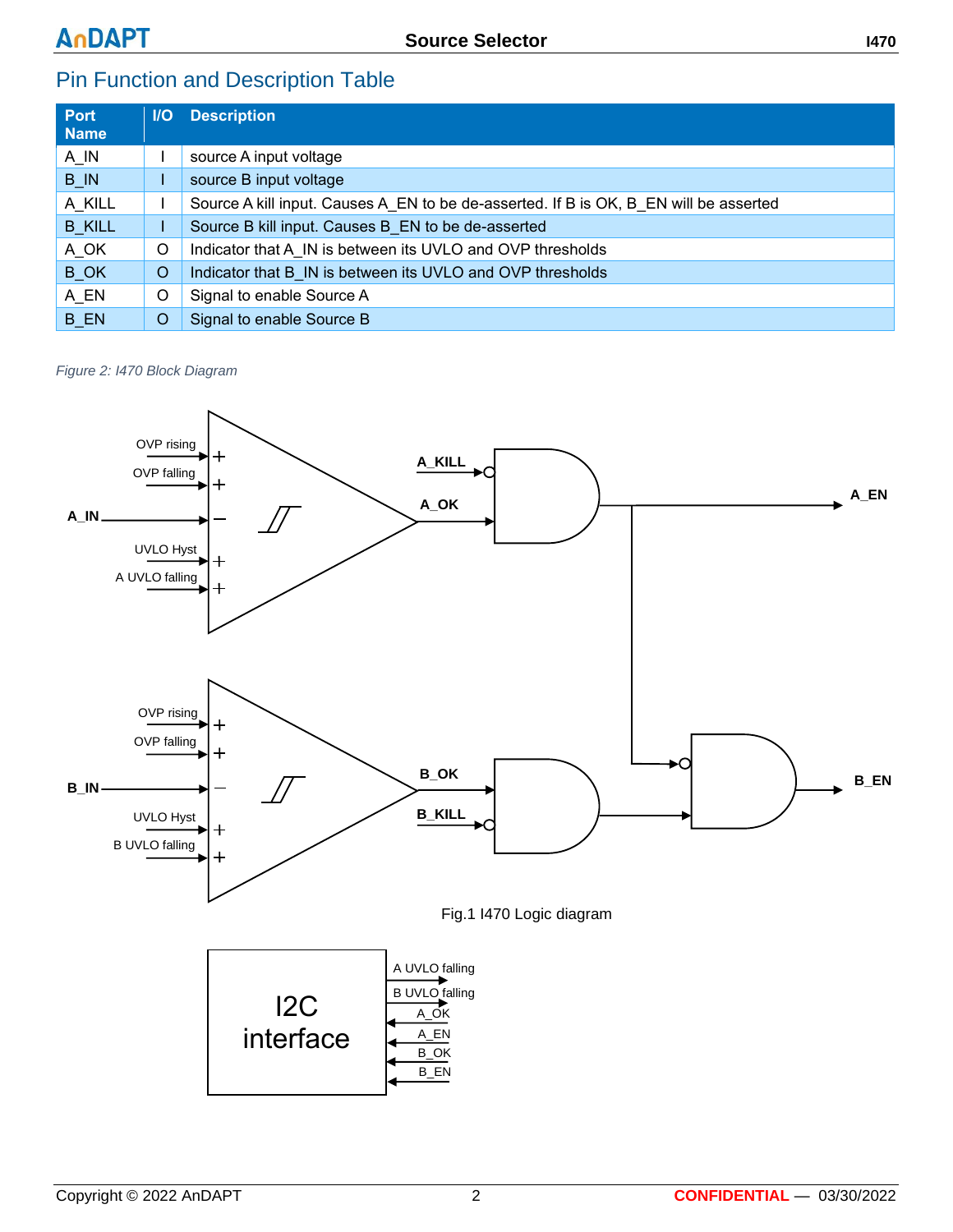## Electrical Characteristics

#### VIN=12V, TA=25°C unless otherwise specified

| Parameter                                           | <b>Condition</b>                                       | <b>Min</b> | <b>Typ</b> | <b>Max</b> | <b>Units</b> |  |  |  |
|-----------------------------------------------------|--------------------------------------------------------|------------|------------|------------|--------------|--|--|--|
| Voltages below are voltages at the pins of the i.c. |                                                        |            |            |            |              |  |  |  |
| $V_{A\_IN}$                                         | source A divided input voltage                         |            | 2.5        | V          |              |  |  |  |
| V <sub>B</sub> in                                   | source B divided input voltage                         | 0.5        |            | 2.5        | V            |  |  |  |
| Threshold accuracy                                  | $V_{IN} = 0.8v$                                        | -8         |            | +8         | mV           |  |  |  |
|                                                     | $0.75v > V_{IN} > 2.0v$                                | $-10$      |            | $+10$      | mV           |  |  |  |
|                                                     | $0.5 > V_{IN} > 2.5V$                                  | $-15$      |            | $+15$      | mV           |  |  |  |
| Threshold variation                                 | $0^0C < T_A < 85^0C$                                   | $-0.4$     |            | $+0.4$     | %            |  |  |  |
| over temperature                                    | -40 $0$ C <t<sub>A&lt;150<math>\degree</math>C</t<sub> | $-0.8$     |            | $+0.8$     | $\%$         |  |  |  |

## Recommended Operating Conditions

| over operating free-air temperature range                                                                                                       |                                                                 |            |            |            |              |  |  |
|-------------------------------------------------------------------------------------------------------------------------------------------------|-----------------------------------------------------------------|------------|------------|------------|--------------|--|--|
| <b>Symbol</b>                                                                                                                                   | <b>Paramaeter</b>                                               | <b>Min</b> | <b>Tvp</b> | <b>Max</b> | <b>Units</b> |  |  |
| Voltages below are specified before an external voltage divider<br>The voltage divider should ensure that the Vin limits above are not exceeded |                                                                 |            |            |            |              |  |  |
| Src A UVLO fall                                                                                                                                 | UVLO falling threshold for source A                             |            | 10.1       |            | V            |  |  |
| Src B UVLO fall                                                                                                                                 | UVLO falling threshold for source B                             |            | 10.1       |            | V            |  |  |
| <b>UVLO</b> rise Hyst                                                                                                                           | hysteresis from UVLO falling to UVLO rising for<br>both sources |            | 0.3        |            | V            |  |  |
| OVP falling                                                                                                                                     | OVP falling threshold for both sources                          |            | 18.3       |            | V            |  |  |
| OVP rising                                                                                                                                      | OVP rising threshold for both sources                           |            | 18.8       |            | V            |  |  |

### Parameter Settings

Default parameters may be changed per user requirement.

| <b>Basic Configuration</b> |       |        |  |  |  |  |
|----------------------------|-------|--------|--|--|--|--|
| <b>OVP Falling 1</b>       | 183   | V      |  |  |  |  |
| <b>OVP Rising 1</b>        | 18.8  | V      |  |  |  |  |
| Ext Div Ratio <b>T</b>     | 9.701 |        |  |  |  |  |
| <b>Src A UVLO Fall ®</b>   | 10.1  | V      |  |  |  |  |
| <b>Src B UVLO Fall ®</b>   | 10.1  | V      |  |  |  |  |
| <b>UVLO Rise Hyst ®</b>    | 0.3   | $\vee$ |  |  |  |  |
| Manual Set Resistor 1      |       |        |  |  |  |  |
| R <sub>1</sub>             | 931   | kO     |  |  |  |  |
| R <sub>2</sub>             | 107   | kO     |  |  |  |  |
|                            |       |        |  |  |  |  |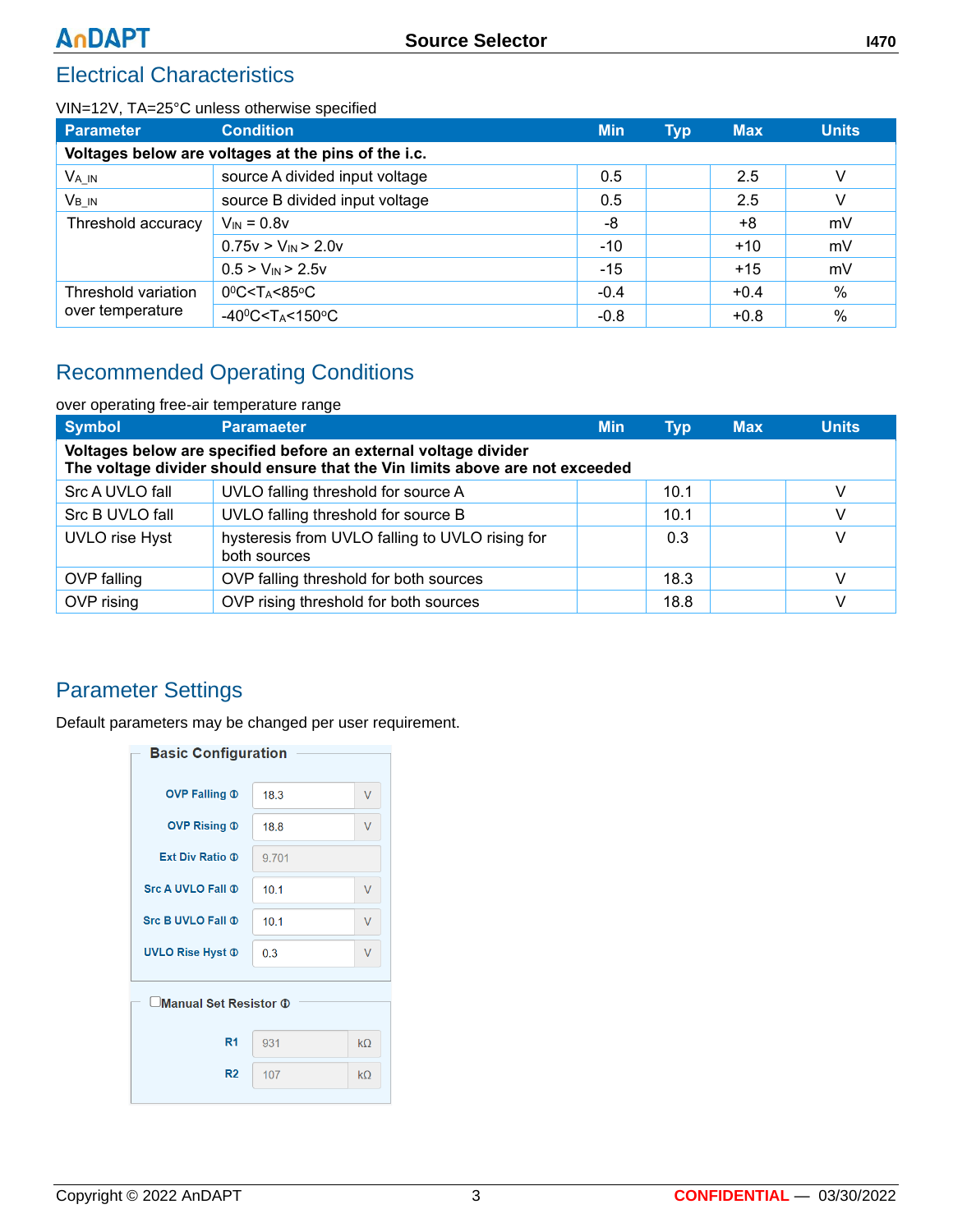# Basic Design

Below shows part of a design using this component

*Figure 3 I470 example schematic diagram*

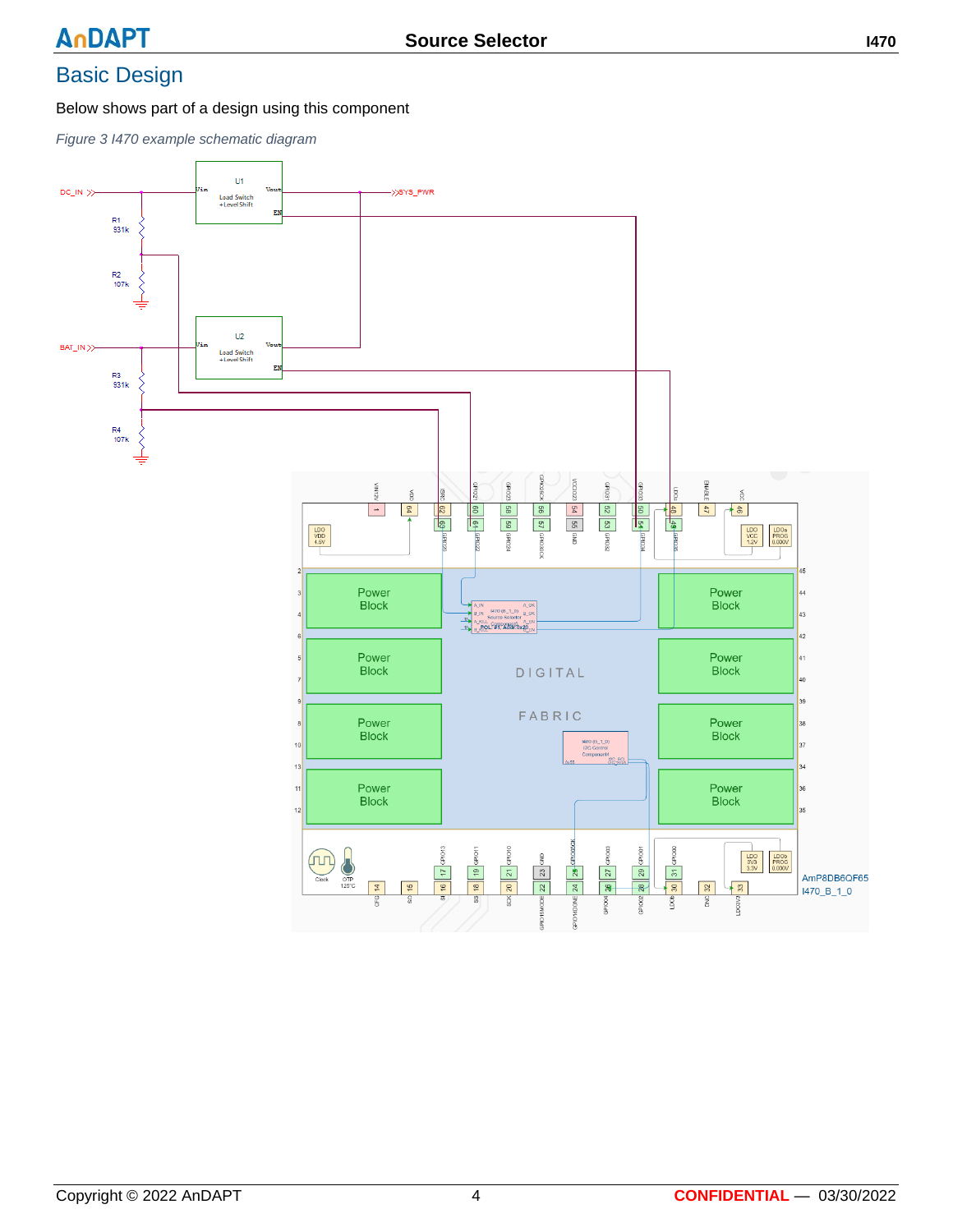# I2C Interface

**AnDAPT** 

| $1470$ ds $\star$           | AmP8DB6QF65                       | © Compile<br><b>B</b> Design    | AmPLink  |                            |           |                    |                                     |                |                |                                       |                |                              |     | Help - | B                        |               | 亩 | д. |  |
|-----------------------------|-----------------------------------|---------------------------------|----------|----------------------------|-----------|--------------------|-------------------------------------|----------------|----------------|---------------------------------------|----------------|------------------------------|-----|--------|--------------------------|---------------|---|----|--|
| ٠                           | Installed AmpLink v1.6.4.0        |                                 |          |                            |           |                    |                                     |                |                |                                       |                | VI.                          |     |        |                          |               |   |    |  |
|                             |                                   |                                 |          |                            |           |                    | <b>AmPLink Programming Controls</b> |                |                |                                       |                |                              |     |        |                          |               |   |    |  |
|                             | Current Project                   | Choose File No file chosen      |          |                            |           |                    |                                     | AnDAPT AMP8D6  |                | $\vee$ Program & Verify<br>$\vee$ CS1 |                |                              |     |        |                          |               |   |    |  |
| $\left($ and $\mathbb{R}^2$ |                                   | $\leq$ and $\leq$               |          |                            |           |                    |                                     |                |                |                                       |                |                              |     |        |                          |               |   |    |  |
|                             | <b>AmPLink Interface Controls</b> |                                 |          |                            |           |                    |                                     |                |                | Component Specification and Interface |                |                              |     |        |                          |               |   |    |  |
| Function                    | Name                              | Control                         |          |                            |           |                    |                                     |                | Specification  |                                       |                | Actual (I2C/DVS Series Only) |     |        |                          |               |   |    |  |
|                             | ENABLE                            | Out<br>$\overline{0}$           | Comp     | POL#                       | Base      | Part Description   | Rail                                |                |                |                                       | Target         | Measured                     |     |        |                          | <b>Status</b> |   |    |  |
| SPI configuration           | CFG                               | $\circ$<br>In                   | Name     |                            | Addr      |                    |                                     | Voltage<br>(V) | Current<br>(A) | Enable                                | Voltage<br>(V) | Current<br>(A)               |     |        |                          |               |   |    |  |
| <b>FLASH control</b>        | WP                                | $\overline{\phantom{0}}$<br>Out |          | Component2<br>$\mathbf{1}$ |           |                    |                                     |                |                |                                       |                |                              |     |        |                          |               |   |    |  |
|                             | <b>RST</b>                        | $\overline{\phantom{a}}$<br>Out |          |                            | 0x20 1470 | Source<br>Selector | A_UVLO(0x32)<br><b>B_UVLO(0x34)</b> | 10.1<br>10.1   |                |                                       | 10.1<br>0x1a0  |                              |     |        | A_OK A_EN B_OK B_EN<br>⋒ | 6             |   |    |  |
| I2C & DVS control           | CTRL                              | $\overline{\phantom{a}}$<br>Out |          |                            |           |                    |                                     |                |                | 10.1                                  |                |                              |     |        |                          |               |   |    |  |
|                             | ALERT                             | 0.<br>In                        |          |                            |           |                    |                                     |                |                |                                       | 0x1a0          |                              |     |        |                          |               |   |    |  |
|                             |                                   | Update                          |          |                            |           |                    |                                     | Update         |                | $\Box$ Repeat                         |                |                              | OTP |        |                          |               |   |    |  |
|                             |                                   |                                 |          |                            | -14       |                    |                                     |                |                |                                       |                |                              |     |        |                          |               |   |    |  |
|                             |                                   |                                 |          |                            |           |                    | General Purpose I2C Register Access |                |                |                                       |                |                              |     |        |                          |               |   | R. |  |
|                             |                                   |                                 | Register |                            |           |                    | Value                               |                |                | Hex                                   |                | Update                       |     |        |                          |               |   |    |  |
|                             |                                   |                                 | Write    |                            |           | 0 0 0 0 0 0 0 0 0  |                                     |                |                | 00                                    |                | Write                        |     |        |                          |               |   |    |  |
|                             |                                   |                                 | Read     |                            |           |                    |                                     |                |                | 00                                    |                | Read                         |     |        |                          |               |   |    |  |
|                             |                                   |                                 |          |                            |           |                    |                                     |                |                |                                       |                |                              |     |        |                          |               |   |    |  |

The I2C registers are summarized Table 1.

Note that the first I2C series Power Component will automatically insert one I480 I2C Controller Power Component with additional SDA and SCL signal pins. Additional I2C series Power Components will not insert an I480 as one I480 supports multiple I2C series Power Components.

The I2C Interface provides a user interface to read and write the I2C commands for all the I2C series Power Components contained in the AmP device. When I2C enabled component is present in the design, users will be able to read several device and design parameters. Refer to "I2C Design and Usage Guide" for details on I2C register architecture and accessing I2C registers. The registers used for I470 component are shown in Table 1.

| <b>Address</b> | Register / bit   | R/W |        | 6                | 5                |        |                  |                  |                  |                  |
|----------------|------------------|-----|--------|------------------|------------------|--------|------------------|------------------|------------------|------------------|
| 0x28           | <b>STATUS</b>    | R   | B EN   | B OK             | A EN             | A OK   | unused           | unused           | unused           | unused           |
|                |                  |     |        |                  |                  |        | reads 1          | reads 1          | reads 1          | reads 1          |
|                |                  |     |        |                  |                  |        |                  |                  |                  |                  |
| 0x32           | Source A UVLO lo | R/W | Bit7   | Bit <sub>6</sub> | Bit <sub>5</sub> | Bit4   | Bit <sub>3</sub> | Bit <sub>2</sub> | Bit1             | Bit <sub>0</sub> |
|                | Source A UVLO hi | R/W | unused | unused           | unused           | unused | unused           | unused           | Bit <sub>9</sub> | Bit <sub>8</sub> |
|                |                  |     |        |                  |                  |        |                  |                  |                  |                  |
| 0x34           | Source B UVLO lo | R/W | Bit7   | Bit <sub>6</sub> | Bit <sub>5</sub> | Bit4   | Bit <sub>3</sub> | Bit <sub>2</sub> | Bit1             | <b>Bit0</b>      |
|                | Source B UVLO hi | R/W | unused | unused           | unused           | unused | unused           | unused           | Bit <sub>9</sub> | Bit <sub>8</sub> |

#### *Table 1: I2C Register Map*

\* Address page+offset methodology as in Figure 4.

\*\* Slave Address can be set in I480 Module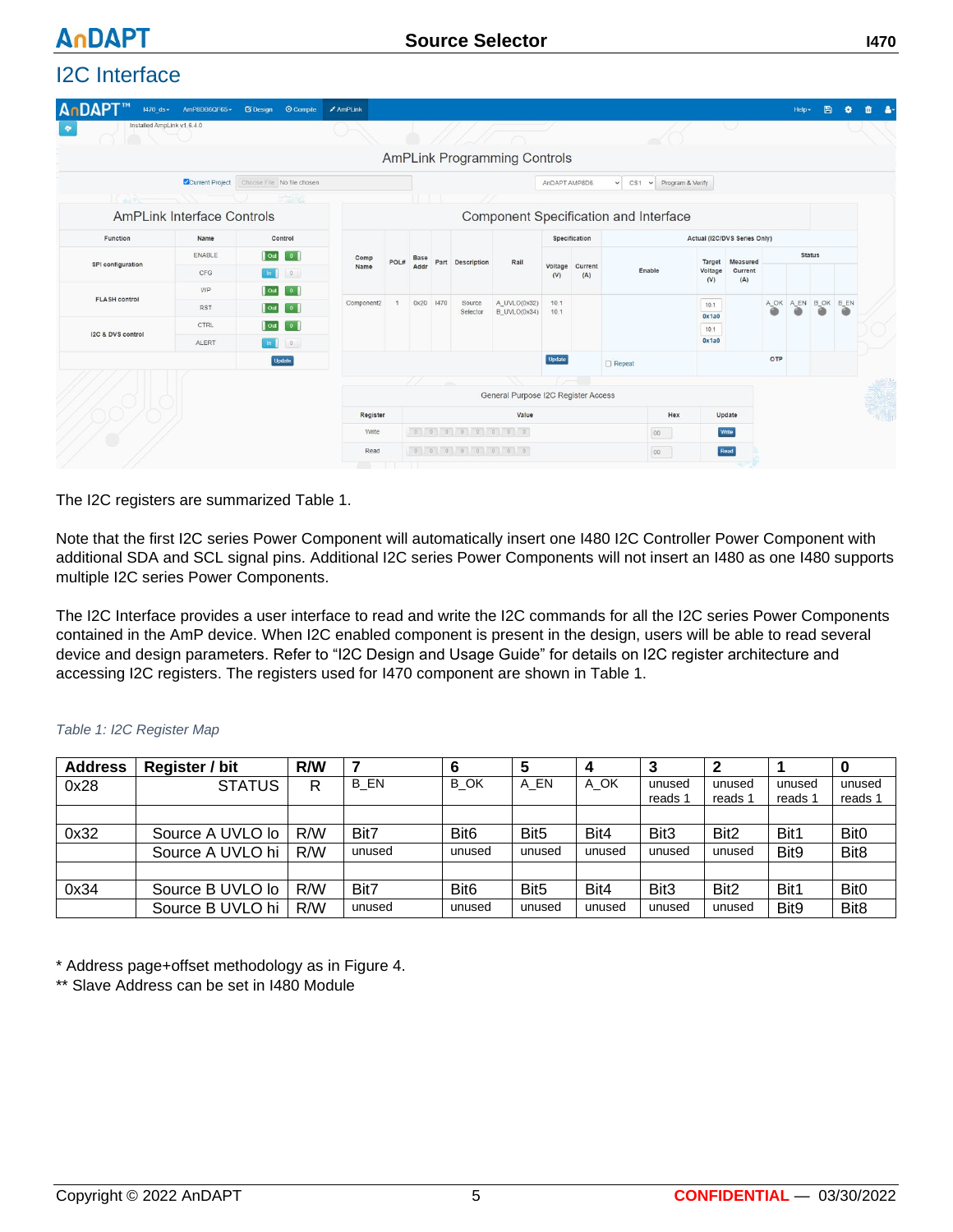#### Register Address Format

The register address format for the AmP device is shown in [Figure 4](#page-5-0). The register address is an 8-bit number which can take on any value from 0x00 to 0xFF. The register space is divided into eight pages, with page 0 dedicated to device-wide registers and pages 1 through 7 to support up to 7 POLs.

<span id="page-5-0"></span>*Figure 4 Amp I2C register address format*

|             |   |  |  |  |                                       |  |        | Page Table |                  |
|-------------|---|--|--|--|---------------------------------------|--|--------|------------|------------------|
|             |   |  |  |  |                                       |  |        | 3'b000     | <b>Device</b>    |
|             |   |  |  |  |                                       |  |        | 3'b001     | POL <sub>1</sub> |
|             |   |  |  |  |                                       |  |        | 3'b010     | POL <sub>2</sub> |
|             |   |  |  |  |                                       |  |        | 3'b011     | POL <sub>3</sub> |
|             |   |  |  |  | <b>I2C Register Addressing Method</b> |  |        | 3'b100     | POL <sub>4</sub> |
|             | 6 |  |  |  |                                       |  |        | 3'b101     | POL5             |
|             |   |  |  |  |                                       |  |        | 3'b110     | POL <sub>6</sub> |
| Page Number |   |  |  |  | Offset                                |  | 3'b111 | POL7       |                  |

#### I2C Write/Read Protocol

An Amp device is addressed by its pre-defined 7-bit device physical address (default address is 0x55). Along with the 7 bit address, an 8<sup>th</sup> bit is added to the LSB position to identify whether the following transaction is a read or write, making it an 8-bit address byte. If the least significant bit of the address byte is zero, it is a write transaction whereas a 1 is a read transaction. The Amp device parameters as well as the read/write parameters of the different POLs in the device are accessed through 256 8-bit registers. Every I2C transaction to the Amp device therefore needs another 8-bit register address. The general format of I2C-Amp device write/read protocol is shown in Figure 5. Note that the Amp device is always the slave. In the figure, the shaded portion is sent by the master and the unshaded portion by the slave.

*Figure 5 I2C read/write protocol*

I2C write to the device

| S.           | <b>Device Address</b>       | Wr A |                       | <b>Register Address</b> | Α |          |    | Write byte 1          | A | Write byte 2                   | P<br>A |
|--------------|-----------------------------|------|-----------------------|-------------------------|---|----------|----|-----------------------|---|--------------------------------|--------|
|              | I2C read from the device    |      |                       |                         |   |          |    |                       |   |                                |        |
| S            | <b>Device Address</b>       |      | Wr A                  | <b>Register Address</b> |   | $A \mid$ | Sr | <b>Device Address</b> |   | Rd<br>$\mathsf{A}$<br>$\cdots$ |        |
|              | Read byte 1<br>$\cdots$     |      |                       | Read byte 2<br>A        |   |          | N  | P                     |   |                                |        |
|              | Details of the bit notation |      |                       |                         |   |          |    |                       |   |                                |        |
| S            | Start                       | Sr   | <b>Repeated Start</b> |                         | P | Stop     |    |                       |   |                                |        |
| Wr           | Write Bit                   | Rd   | <b>Read Bit</b>       |                         |   |          |    |                       |   |                                |        |
| $\mathsf{A}$ | Ack                         | N    | <b>Nack</b>           |                         |   |          |    |                       |   |                                |        |
|              |                             |      |                       | Data from Master        |   |          |    |                       |   |                                |        |
|              |                             |      |                       | Data from Slave         |   |          |    |                       |   |                                |        |

Both write and read transactions can be either a one byte or a multi-byte transfer. Accordingly, the register address is either the address of the register that is being accessed or the starting address of a sequence of registers that is being accessed. For a write transaction, the device updates write data to successive registers until it receives an I2C stop signal. For read transactions, the master first writes the starting address into the device and starts accepting read from the device after a repeated start signal. The device sends successive register data until the master issues a NACK for the last byte read.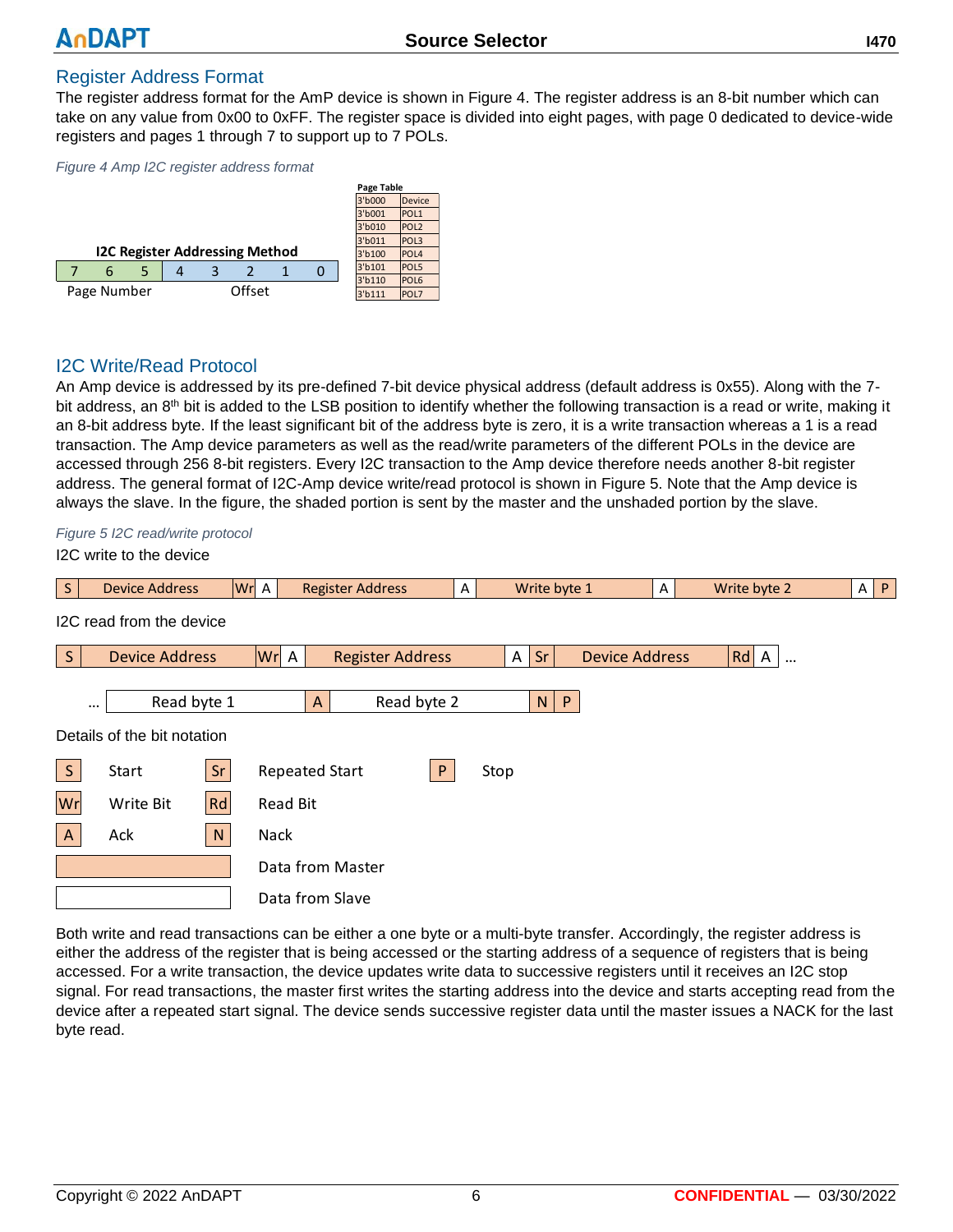# I470\_B Resource Usage

#### Circuit Stats...

|                | Number of AnD I2C Phy       | 1             |
|----------------|-----------------------------|---------------|
|                | Number of AnD ADi dual      | 1             |
|                | Number of AnD ATC IO        | 10            |
|                | Number of AnD CM RAM 256x18 | $\mathbf{1}$  |
|                | Number of AnD Nref dyn      | 2             |
|                | Number of AnD PTG Phase     | 1             |
|                | Number of AnD PTG GBUF      | 1             |
|                | Number of AnD PTG OSC       | $\mathbf{1}$  |
|                | Number of AnD DFFN          | $\mathcal{L}$ |
|                | Number of AnD DFF           | 73            |
|                | Number of AnD ADCR          | 20            |
| Number of LUT4 |                             | 154           |

#### Resource Usage...

| io     |  | 6 used (Capacity          | 24)  |
|--------|--|---------------------------|------|
| clb    |  | 22 used (Capacity         | 64)  |
| сm     |  | 1 used (Capacity          | 8)   |
| corner |  | 2 used (Capacity          | 4)   |
| ptq    |  | 1 used (Capacity          | 2)   |
|        |  | uLogic 174 used (Capacity | 512) |